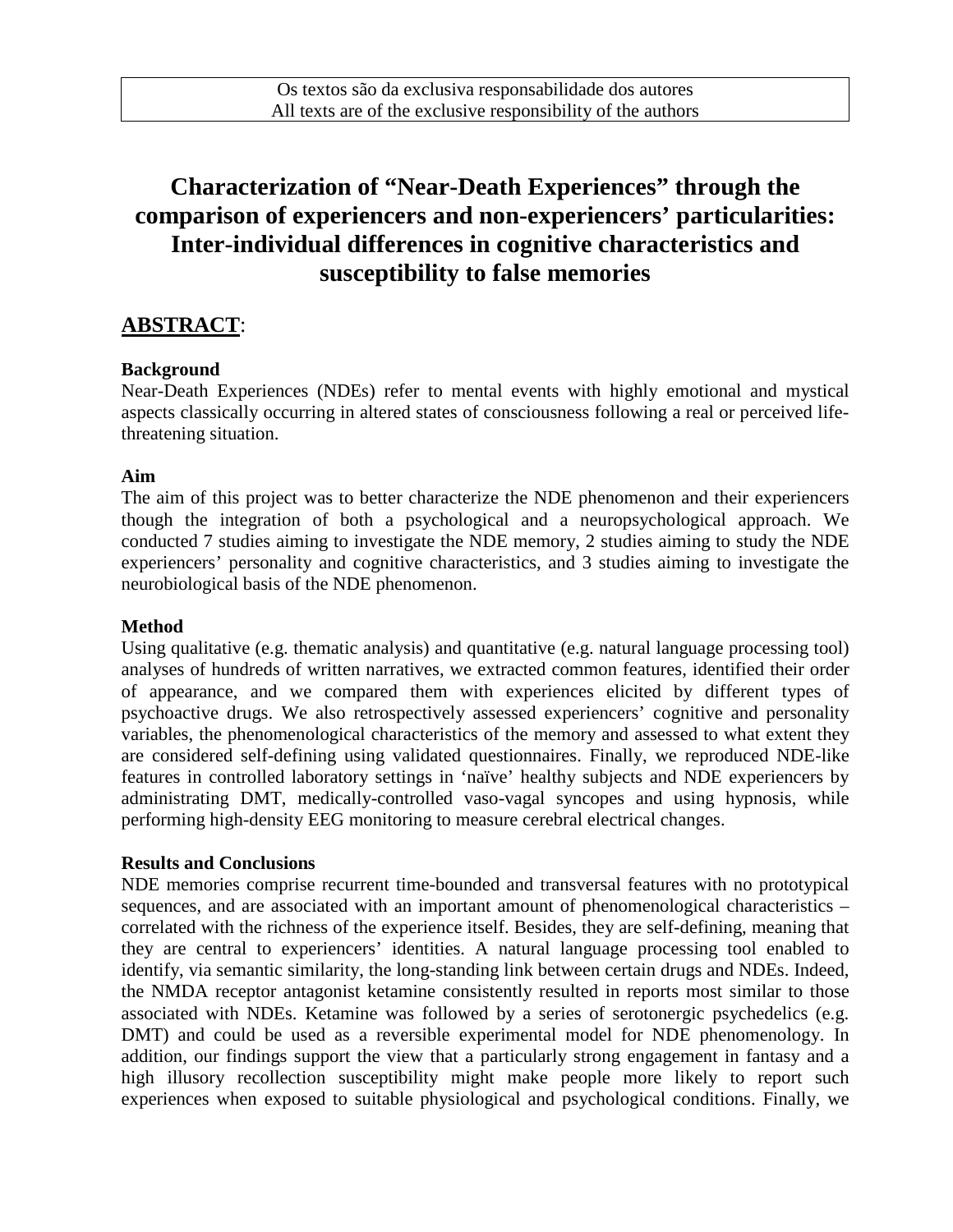observed significant overlaps in nearly all of the NDE-like phenomenological features induced in controlled laboratory settings, compared with reports of 'actual' NDEs. These studies suggest that NDE features are brain-mediated events resulting from dynamic changes in the brain's activity and connectivity.

### **Keywords**

Near-death experiences, Consciousness, Memory, Personality

## **Published Work:**

Barra, A., Carrière, M., Laureys, S., Martial, C. (in press). From unconscious to conscious: a spectrum of states. In M. Overgaard, J. Mogensen & A. Kirkeby-Hinrup (Eds.), *Beyond the Neural Correlates of Consciousness*. Taylor & Francis.

Cassol, H., D'argembeau, A., Charland-Verville, V., Laureys, S., & Martial, C. (2019). Memories of near-death experiences: Are they self-defining? *Neuroscience of Consciousness, 5*(1): niz002. doi: 10.1093/nc/niz002

Demertzi., A., Tagliazucchi, E., Dehaene, S., Deco, G., Barttfeld, P., Raimondo, F., Martial, C., Fernandez-Espejo, D., Rohaut, B., Voss, H.U., Schiff, N. D., Owen, A. M., Laureys, S., Naccache, L., & Sitt, J.D. (2019). Human consciousness is supported by dynamic complex patterns of brain signal coordination. *Science Advances. 5*(2): eaat7603. doi: 10.1126/sciadv.aat7603

Martial, C., Cassol, H., Charland-Verville, V., Pallavicini, C., Sanz, C., Zamberlan, F., Vivot, R. M., Erowid, F., Erowid, E., Laureys, S., Greyson, B., & Tagliazucchi, E. (2019). Neurochemical models of near-death experiences: a large-scale study based on the semantic similarity of written reports. *Consciousness and Cognition, 69*, 52-69. doi: 10.1016/j.concog.2019.01.011

Annen, J., Blandiaux, S., Lejeune, N., Bahri, M. A., Thibaut, A., Cho, W., Guger, C., Chatelle, C., & Laureys, S. (2018). BCI performance and brain metabolism profile in severely braininjured patients 2 without response to command at bedside. *Frontiers in Neuroscience, 12*, 370. doi: 10.3389/fnins.2018.00370

Annen, J., Frasso, G., Heine, L., Di Perri, C., Martial, C., Antonopoulous, G., Aubinet, C., Cassol, H., Laureys, S. (2018). Regional brain volumetry and brain function in severely braininjured patients. *Annals of Neurology, 83*(4), 842–853.

Aubinet, A., Larroque, S., Heine, L., Martial, C., Majerus, S., Laureys, S. & Di Perri, C. (2018). Clinical subcategorization of minimally conscious state according to resting functional connectivity. *Human Brain Mapping, 39*(11), 4519-4532. doi: 10.1002/hbm.243

Aubinet, C., Murphy, L., Ali Bahri, M., Larroque, S. K., Cassol, H., Annen, A., Carrière, M., Wannez, S., Thibaut, A., Laureys, S., & Gosseries, O. (2018). Brain, behavior and cognitive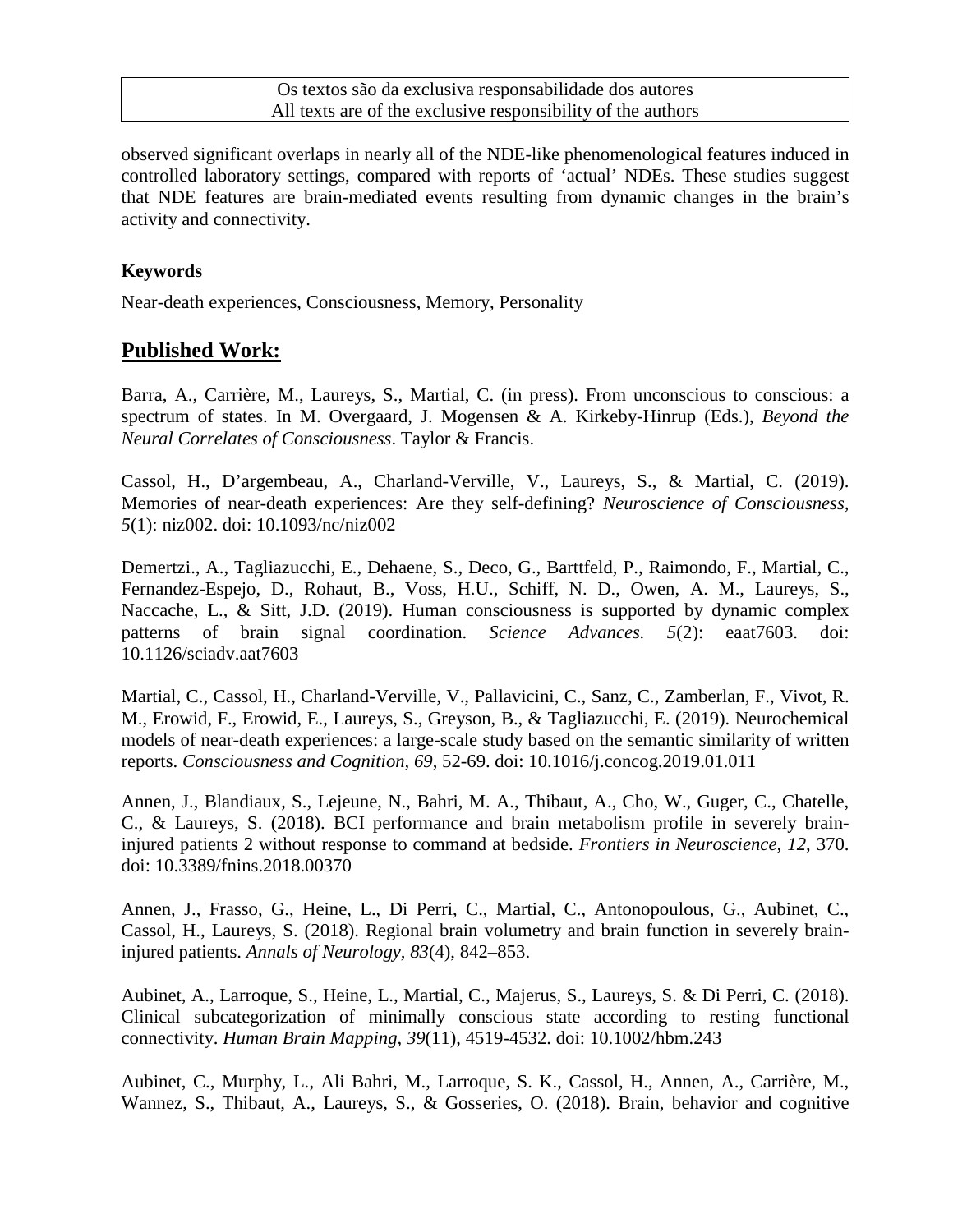#### Os textos são da exclusiva responsabilidade dos autores All texts are of the exclusive responsibility of the authors

interplay in disorders of consciousness: A multiple case study. *Frontiers in Neurology, 9*: 665. doi: 10.3389/fneur.2018.00665.

Bodart, O., Fecchio, M., Massimini, M., Wannez, S., Virgillito, A, Casarotto, S., Rosanova, M., Lutz, A., Ricard, M., Laureys, S., & Gosseries, O. (2018) Meditation-induced modulation of brain response to transcranial magnetic stimulation. *Brain Stimulation, 11*(6), 1397-1400. doi: 10.1016/j.brs.2018.08.018

Cassol, H., Aubinet, C., Thibaut, A., Wannez, S., Martial, C., Martens, G. & Laureys, S. (2018). Diagnostic, pronostic et traitements des troubles de la conscience. *Neurologie - Psychiatrie – Gériatrie, 8*, 47–49.

Cassol, H., Pétré, B., Degrange, S., Martial, C., Charland-Verville, V., Lallier, F., Bragard, I., Guillaume, M., & Laureys, S. (2018). Qualitative thematic analysis of the phenomenology of near-death experiences. *PLoS One, 13*(2):e0193001. doi: 10.1371/journal.pone.0193001

Cassol, H., Wolff, A., Chatelle, C., Gosseries, O., Laureys, S., & Chatelle, C. (2018). Conscience et états de conscience altérée. In C. Jourdan, F. Pellas, J. Luauté, B. Chevalier, & X., de Boissezon (Eds.), *Etats de Conscience Altérée - Actualités Diagnostiques, Pronostiques et Thérapeutiques* (pp. 9-24). Montpellier, France: Sauramps Médical.

Charland-Verville, V., Martial, C., Cassol, H. & Laureys, S. (2018). Near-death experiences: actual considerations. In C. Schnakers, & S., Laureys (Eds.) *Coma and Disorders of Consciousness* (pp. 235-263, 2nd edition). Cham, Switzerland: Springer.

Martial, C., Cassol, H., Charland-Verville, V., Merckelbach, H., & Laureys, S. (2018). Fantasy proneness correlates with the intensity of near-death experience. *Frontiers in Psychiatry, 9*: 190. doi:10.3389/fpsyt.2018.00190.

Martial, C., Charland-Verville, V., Dehon, H., & Laureys, S. (2018). False memory susceptibility in coma survivors with and without a near-death experience. *Psychological Research, 82*(4), 806-818. doi:10.1007/s00426-017-0855-9.

Mélotte, E., Maudoux, A., Delhalle, S., Martial, C., Antonopoulos, G., Larroque S., Wannez, S., Faymonville, M-E., Kaux, J-F., Laureys, S., Gosserie, O., & Vanhaudenhuyse, A. (2018). Is oral feeding compatible with an unresponsive wakefulness syndrome? *Journal of Neurology, 265*(4), 954-961. doi: 10.1007/s00415-018-8794-y.

Riganello, F., Larroque, S., Ali Bahri, M., Heine, L., Martial, C., Charland-Verville, V., Aubinet, C., Vanhaudenhuyse, A., Chatelle, C., Laureys, S., Di Perri, C. (2018). A heartbeat away from consciousness: Heart rate variability entropy can discriminate disorders of consciousness and is correlated with resting-state fMRI brain connectivity of the central autonomic network. *Frontiers in Neurology, 9*, 769.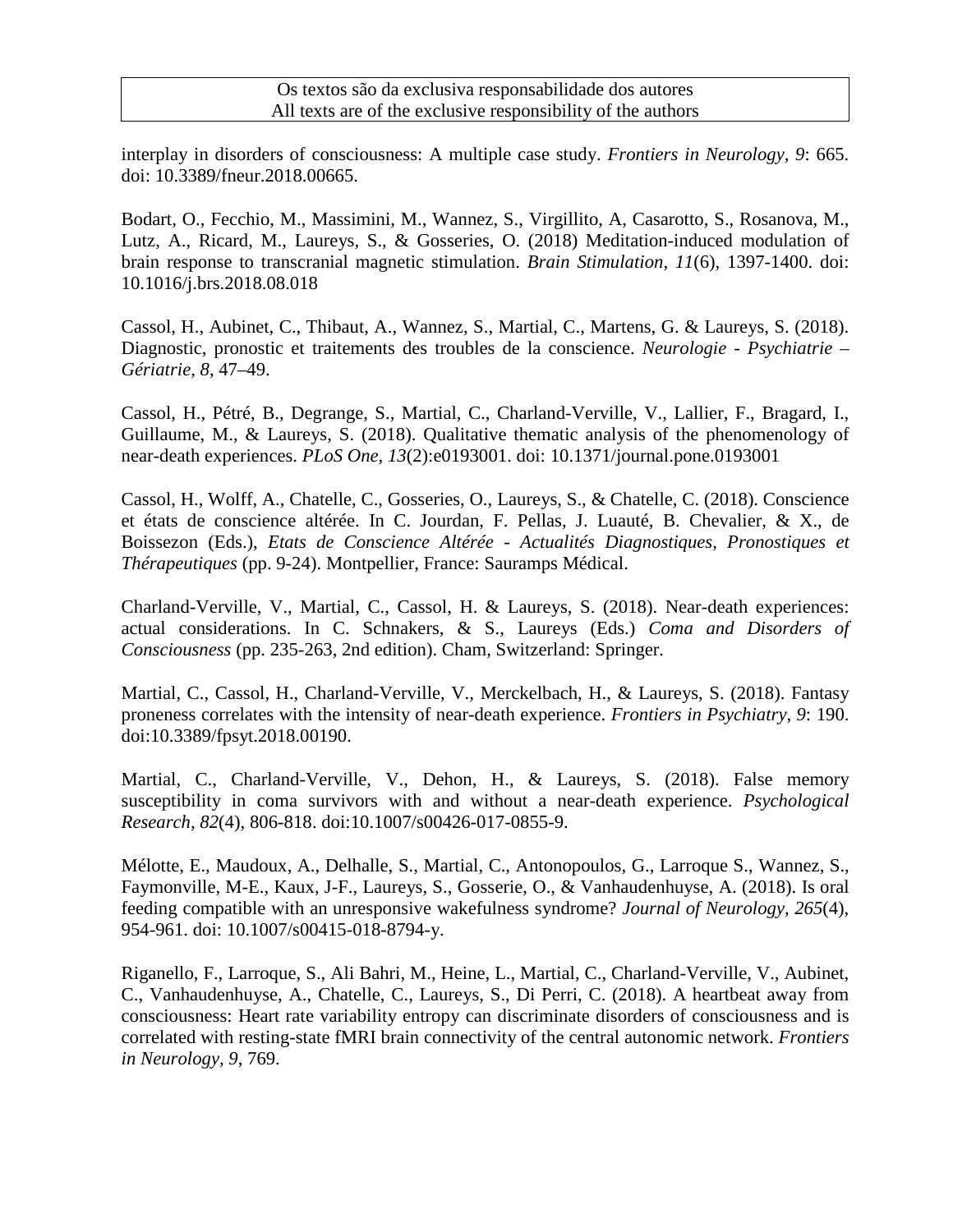Thibaut, A., Chatelle, C., Vanhaudenhyse, A., Martens, G., Cassol, H., Barra, A., Martial, C., Carrière, M., & Laureys, S. (2018). Transcranial direct current stimulation unveils covert consciousness. *Brain Stimulation, 11*(3), 642–4.

Thibaut, A., Chennu, S., Chatelle, C., Martens, G., Annen, J., Cassol, H., Laureys, S. (2018). Theta network centrality correlates with tDCS responders in disorders of consciousness. *Brain Stimulation, 11*(6), 1407-1409.

Timmermann, C., Roseman, L., Williams, L., Erritzoe, D., Martial, C., Cassol, H., Laureys, S., Nutt, D., & Carhart-Harris, R. (2018). DMT Models the Near-Death Experience. *Frontiers in Psychology, 9*: 1424. doi:10.3389/fpsyg.2018.01424.

van Ommen, J. H., Thibaut, T., Vanhaudenhuyse, A., Heine, L., Charland-Verville, V., Wannez, S., Bodart, O., Laureys, S., & Gosseries, O. (2018). Resistance to eye opening in patients with disorders of consciousness. *Journal of Neurology, 265:*1376-1380.

Wannez, S., Gosseries, O., Azzolini, D., Martial, C., Cassol, H., Aubinet, C., Annen, J., Martens, G., Bodart, O., Heine, L., Charland-Verville, V., Thibaut, A., Chatelle, C., Vanhaudenhuyse, A., Demertzi, A., Schnakers, C., Donneau, A.-F. & Laureys, S. (2018). Prevalence of Coma-Recovery Scale-Revised signs of consciousness in patients in a minimally conscious state. *Neuropsychological Rehabilitation, 28*(8), 1350-1359. doi: 10.1080/09602011.2017.1310656

Wolff, A., Blandiaux, S., Cassol, H., Chatelle, C., Laureys, S., & Gosseries, O. (2018). Evaluations comportementales chez les patients en état de conscience altérée. In C. Jourdan, F. Pellas, J. Luauté, B. Chevalier, & X., de Boissezon (Eds.), *Etats de Conscience Altérée - Actualités Diagnostiques, Pronostiques et Thérapeutiques* (pp. 43-57). Montpellier, France: Sauramps Médical.

Di Perri, C., Amico, E., Heine, L., Annen, J., Martial, C., Larroque, S., Soddu, A., Marinazzo, D. & Laureys, S. (2017). Multifaceted brain networks reconfiguration in disorders of consciousness uncovered by co-activation patterns. *Human Brain Mapping, 39*, 89–103.

Martens, G., Laureys, S., & Thibaut, A. (2017). Spasticity Management in Disorders of Consciousness. *Brain Sciences, 7*, 162; doi:10.3390/brainsci7120162

Martial, C., Cassol, H., Antonopoulos, G., Charlier, T., Heros, J., Donneau, A. F., Charland-Verville, V., Laureys, S. (2017). Temporality of features in near-death experience narratives. *Frontiers in Human Neurosciences, 11*: 311. doi: 10.3389/fnhum.2017.00311.

Martial, C., Charland-Verville, V., Cassol, H., Didone, V., Van Der Linden, M., & Laureys, S. (2017). Intensity and memory characteristics of near-death experiences. *Consciousness and Cognition, 56*, 120-127. doi: 10.1016/j.concog.2017.06.018.